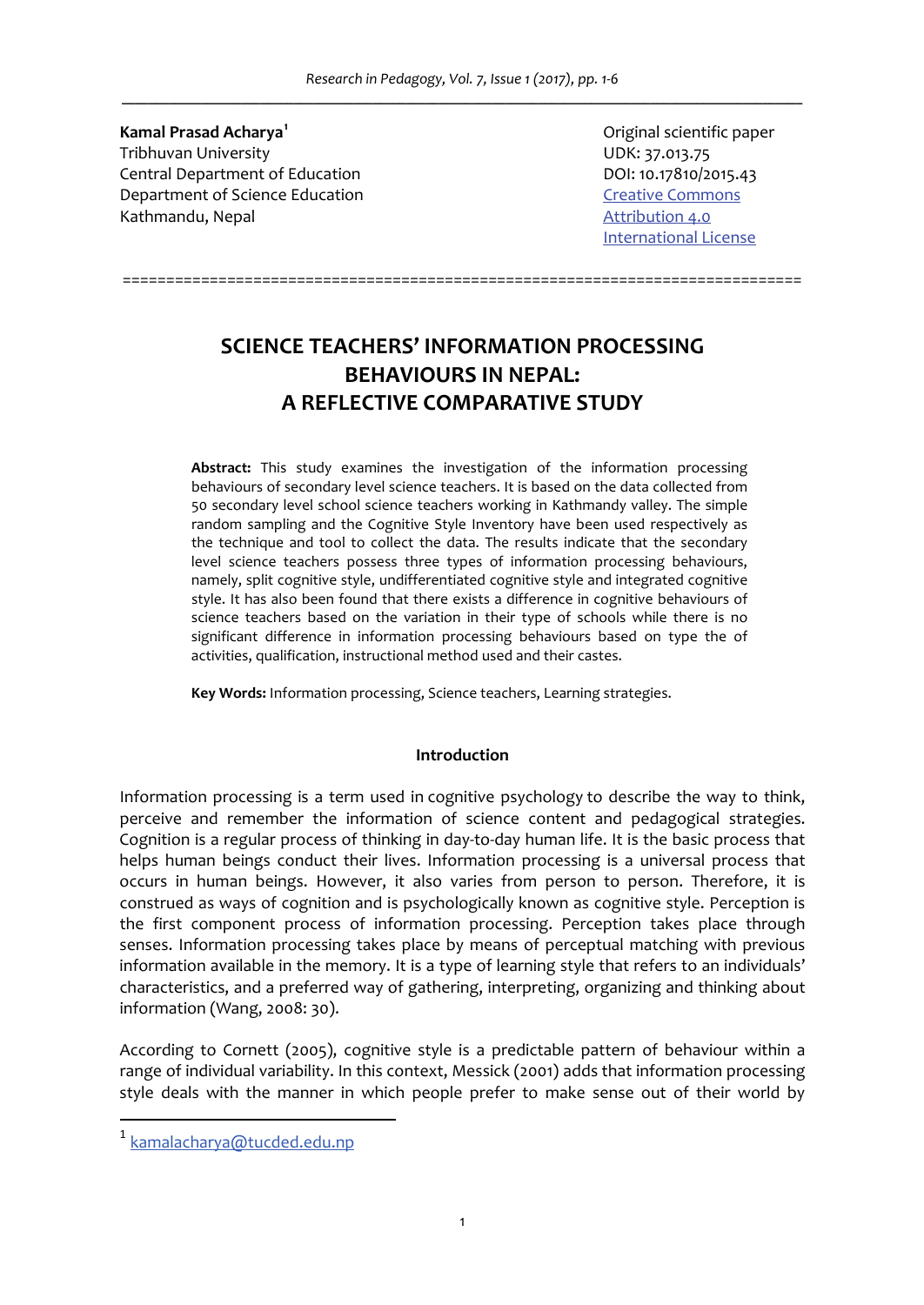collecting, analyzing, evaluating, and interpreting data. Paivio (1971) indicated that cognitive style assesses whether an individual tends to think in verbal terms, using the sequential processing of information, or in visual terms, using parallel processing. The information processing style has to be considered as a holistic process of cognition that begins with perception, and mediated by analyzing, and the resultant retrieval; it varies from person to person and it is affected by various personality factors, such as, previous information, heredity and environment, interest, thinking, attitude, value system, intelligence, creativity, social and economic status, etc. (Srinivas, 2011). Learning strategies in science do not operate by themselves, but rather are directly linked to the learner's innate learning behaviours and other personality related factors (Li, 2006: 68). This study aims at comparing the science teachers' information behaviours at the schools of Nepal.

# **Objectives**

The objectives of this study are:

- to find out the information processing behaviours of the secondary school science teachers;
- to explore the nature of cognitive behaviours available among the secondary level science teachers;
- to compare the cognitive behaviours of science teachers in terms of their instructional activities, qualification, type of activities, type of school, techniques of their institutions and caste.

# **Materials and Methods**

This study used the survey method to explore and investigate the school science teachers' information behaviours in order to analyse the information processing behaviours that exist among the secondary level science teachers in Nepal and also to find out the levels of job satisfaction among them. The science teachers who are teaching in the secondary schools in Kathmandu Valley are regarded as the population of the study and a sample of 50 science teachers working in secondary schools located in Kathmandu Valley have been selected by means of the simple random sampling technique.

For the purpose of the investigation of the research topic, the Cognitive Behaviours Inventory (CSI) has been used. CSI is used to find out the types of cognitive behaviours based on the information processing criteria. It is an inventory of the ways of thinking, judging, remembering, storing information, decision making, and believing in interpersonal relationships. The CSI comprises 40 statements from which 20 statements are related to the systematic style and the other 20 statements to the intuitive style and are to be responded on the five‐point Likert scale i.e., strongly agree, agree, undecided, disagree and strongly disagree which better enables the assessment of the five‐behaviour information processing, namely, systematic style, intuitive style, integrated style, undifferentiated style, and split style.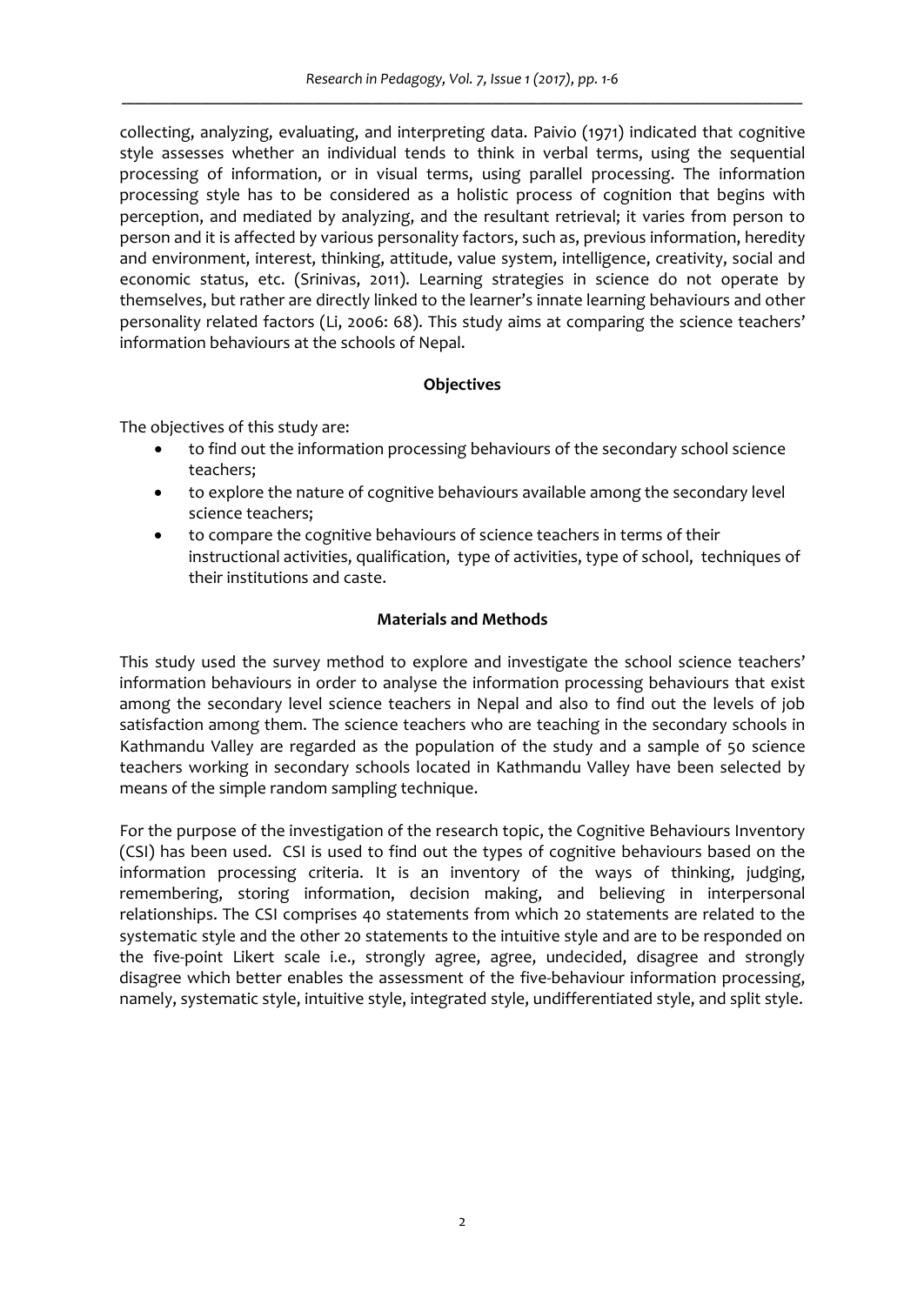# **Analysis of the Data**

The collected data were analysed using the SPSS programme that shows the following:

# **Chi‐square test value for the information processing behaviours among the science teachers (N=50) due to the variation in their instructional activities**

| Activities N |                    |       |       | Systematic Intuitive Integrated Undifferentiated |       | Split Chi-square |
|--------------|--------------------|-------|-------|--------------------------------------------------|-------|------------------|
|              | style              | style | style | style                                            | style | test value       |
| Hands-on 25  |                    |       | oз    | q                                                | 16    |                  |
|              | (5)                | 2)    | (۲    | (9)                                              | (15)  | 2.235)           |
| Minds-on 25  |                    |       |       | q                                                | 14    |                  |
|              | $\left( 4 \right)$ | ( 2   | E)    | ΄q                                               | (15)  |                  |

The table value is 9.48 at 0.05 level for df= 4 @ not significant

As the data indicate there is no any significant difference in the types of cognitive style among the secondary level science teachers due to variation in their instructional activities. The calculated Chi-square test value (2.235) is less than the table value (9.48) at 0.05 level. It shows that there is no significant difference between cognitive behaviours among the secondary school science teachers due to variation in their type of instructional strategies.

# **Chi‐square test value for the information processing behaviours among science teachers (N=50) due to variation in their qualification**

| Qualifi |    |                                   |        |        | Undifferentiated |            |            |  |
|---------|----|-----------------------------------|--------|--------|------------------|------------|------------|--|
| cation  |    | N Systematic Intuitive Integrated |        | style  | Split            | Chi-square |            |  |
|         |    | style                             | style  | style  |                  | style      | test value |  |
| B.Ed.   | 25 | 6                                 |        | 05     | 20               | 11         |            |  |
|         |    | (5.14)                            | (2.57) | (6.4)  | (19.28)          | (11.57)    | 1.63@      |  |
| B.Sc.   | 25 | 2                                 |        |        | 20               |            |            |  |
|         |    | (2.85)                            | (1.42) | (3.57) | (10.71)          | (6.42)     |            |  |

The table value is 9.48 at 0.05 level for  $df = 4\omega$  not significant at qualification

Similarly, as the analysis reveals, there is no any significant difference in the types of cognitive style among the secondary level school science teachers' variation in their academic qualification.

The calculated Chi-square test value (1.63) is less than the table value (9.48) at 0.05 level and, therefore, the null hypothesis is accepted. There is no significant difference between the cognitive behaviours among the secondary school science teachers caused by their varying academic qualifications.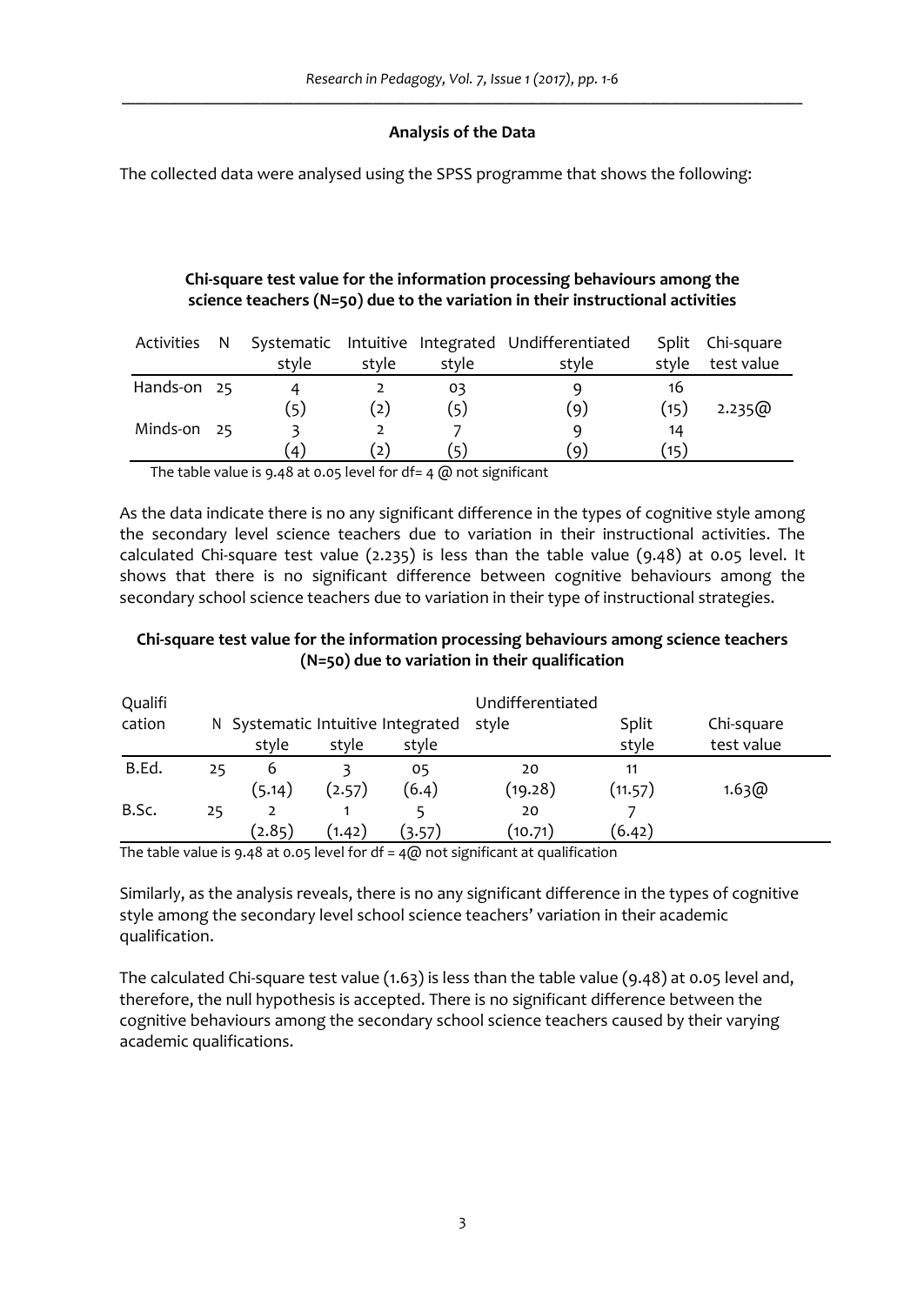| meurou<br>used | N | Systematic                  | Intuitive |               | Integrate Undifferentiated | Split  | Chi-square |
|----------------|---|-----------------------------|-----------|---------------|----------------------------|--------|------------|
|                |   | style                       | style     | Style         | style                      | style  | test value |
| Lecture        |   |                             |           | ο8            | 13                         | 27     |            |
|                | q | (6.74)                      | (3.37)    | (8.42)        | (15.17)                    | (25.8) | 3.82@      |
| Student        |   |                             |           |               |                            |        |            |
| centered       |   |                             | 0         | 02            |                            |        |            |
|                |   | (1.25)                      | (0.62)    | (1.57)        | (2.85)                     | (4.71) |            |
| .              | . | $\sim$ $\sim$ $\sim$ $\sim$ | .         | $\sim$ $\sim$ | $\sim$ $\sim$ $\sim$       |        |            |

#### **Chi‐square test value for the information processing behaviours among science teachers (N=50) due to variation in their method of instruction** M<sub>othod</sub>

The table value is 9.48 at 0.05 level for  $df = 4$   $@$  not significant

The calculated chi-square value  $(3.82)$  is less than the table value  $(9.48)$  at 0.05 levels and as a result the null hypothesis is accepted. There is no significant difference between cognitive behaviours of the secondary level school science teachers due to variation in their method of teaching.

# **Chi‐square test value for the information processing behaviours among science teachers (N=50) due to variation in their type of school**

| Type of |    | Systematic |        |        | Intuitive Integrated Undifferentiated Split Chi-square |            |            |
|---------|----|------------|--------|--------|--------------------------------------------------------|------------|------------|
| school  |    | style      | style  | style  | style                                                  | style      | test value |
| Public  | 25 | (3.88)     | (1.94) | (4.85) | 10<br>(8.74)                                           | 12<br>(14) | 9.82@      |
| Private | 25 | b          |        |        |                                                        | 18         |            |
|         |    | (4.11)     | 2.05   | 5.14)  | (9.25)                                                 | (15)       |            |

The table value 9.48 at 0.05 level for df=4 @ significant

There is significant difference in the types of cognitive behaviours among the secondary school science teachers variation in their type of school i.e., public and private. The calculated Chi-square test value (9.82) is more than the table value (9.48) at 0.05 level and as a result the null hypothesis is accepted. There is significant difference between cognitive behaviours among the secondary school science teachers due to variation in their type of school i.e., public and private.

# **Chi‐square test value for the information processing behaviours among science teachers (N=50) due to variation in their caste**

|                |    |                                |         |        | Undifferentiated |       |           |
|----------------|----|--------------------------------|---------|--------|------------------|-------|-----------|
| Caste          | N  | Systematic Intuitiv Integrated |         |        | style            | Split | Chi-guare |
|                |    |                                |         |        |                  |       | test      |
|                |    | Style                          | e style | style  |                  | style | value     |
| <b>Brahmin</b> | 25 | 5                              |         |        |                  | 16    |           |
|                |    | (3.42)                         | (1.71)  | (4.28) | (7.71)           | (12)  | 5.45@     |
| Non-           |    |                                |         |        |                  |       |           |
| brahmin 25     |    |                                |         |        | 13               | 14    |           |
|                |    | (4.57)                         | (2.28)  | (5.71) | (10.2)           | (17)  |           |

The table value is 9.48 at 0.05 level for  $df = 4$  ( $\omega$ ) not significant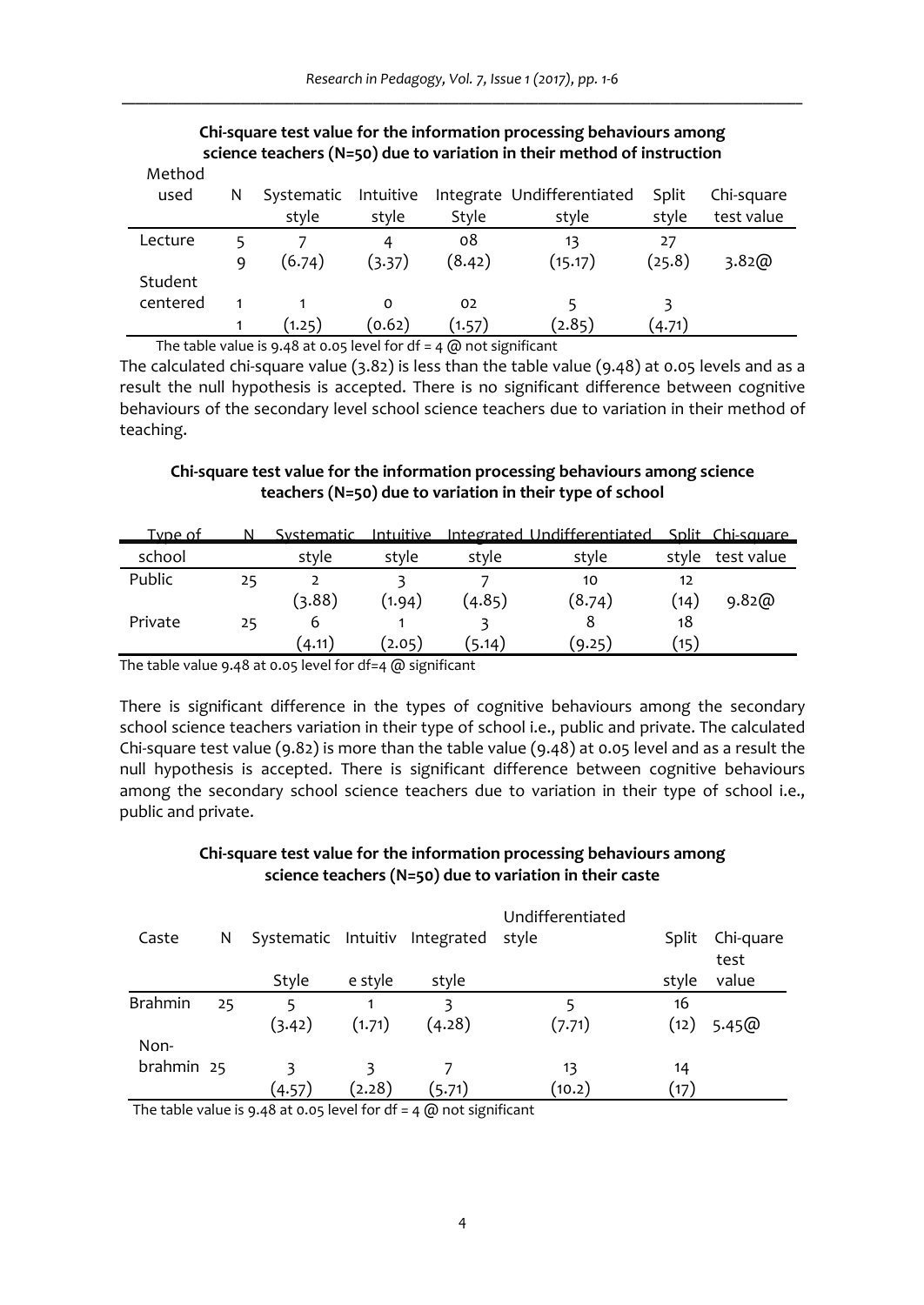There may not be any significant difference in the types of cognitive style among the secondary level school science teachers variation according to their caste. The calculated Chisquare test value (5.45) is less than the table (9.48) at 0.05 levels. It indicates that the null hypothesis is accepted. There is no significant difference between cognitive behaviours among the secondary level school science teachers due to the variation in their caste.

### **Result and Discussion**

The result is based on the information processing criteria on cognitive behaviours in teaching and learning science of the secondary level science teachers. It has been found that a majority (18 out of 50 or 36%) of them possess the Split Cognitive Style (SCS). The result of Undifferentiated Cognitive Style (UCS) is (14 out of 50 or 28%), and the Integrated Cognitive Style (ICS) is (10 out of 50 or 20%). Interestingly, a minor chunk of them (5 out of 50 or 10%) have Systematic Cognitive Style (SCS) and only a small portion of the teachers (4 out of 50 or 8%) have been found to fall under Intuitive Cognitive Style (ICS). Further, the following results have been obtained in respect of cognitive behaviours, namely, Systematic Style, Intuitive Style, Integrated Style, Un-differentiated Style, and Split Style, due to the variations in their instructional activities, qualification, method of instruction, types of school (public or private) and their cases. The Chi-square test has been used for testing the hypotheses set for the investigation. The calculated Chi‐square test value (2.235) is less than the table value (9.48) at 0.05 level of significance and hence, the null-hypotheses are accepted. There is no significant difference between cognitive behaviours among the secondary level science teachers due to the variations in their instructional activities.

### **Conclusion**

It is dramatic that a very minor number of the science teachers tend to demonstrate the systematic and intuitive behaviours during teaching and learning science in the schools of Nepal. Conceptually, the split cognitive style is a combination of the intuitive style and the systematic style. This characteristic feature points towards their ability to perceive and operate in a context-based manner either systematically or intuitively. The second large segment of the sample of science teachers has been found to fall under the category of undifferentiated cognitive style, which is an unusual dimension among them. Because a person with such a style appears not to differentiate between the two style extremes, that is, systematic and intuitive, and therefore, appears not to display a style. In a problem‐solving situation, he/she looks for instructions or guidelines from outside sources. Undifferentiated individuals tend to be withdrawn, passive and reflective and often look to others for problem solving strategies. Probably, such a result appeared because of some other significant factors like their thought processes, interests, value-system, attitudes, social and economic statuses, inhibitions, etc., which have a bearing on the cognitive style of an individual. The results further indicate that the third major portion of the secondary level school science teachers possess the integrated cognitive style. It is indicative of their ability to change the behaviours very rapidly between systematic and intuitive and to use them in an integrated manner as is required in a situation. It is also an indicator of their problem seeking and problem‐solving ability. The remaining minority of them are seen to possess two cognitive behaviours: systematic and intuitive, which is again unusual. It shows that the information processing behaviours of the school science teachers in Nepal is surprisingly interesting during teaching and learning science in the theory and practical classes.